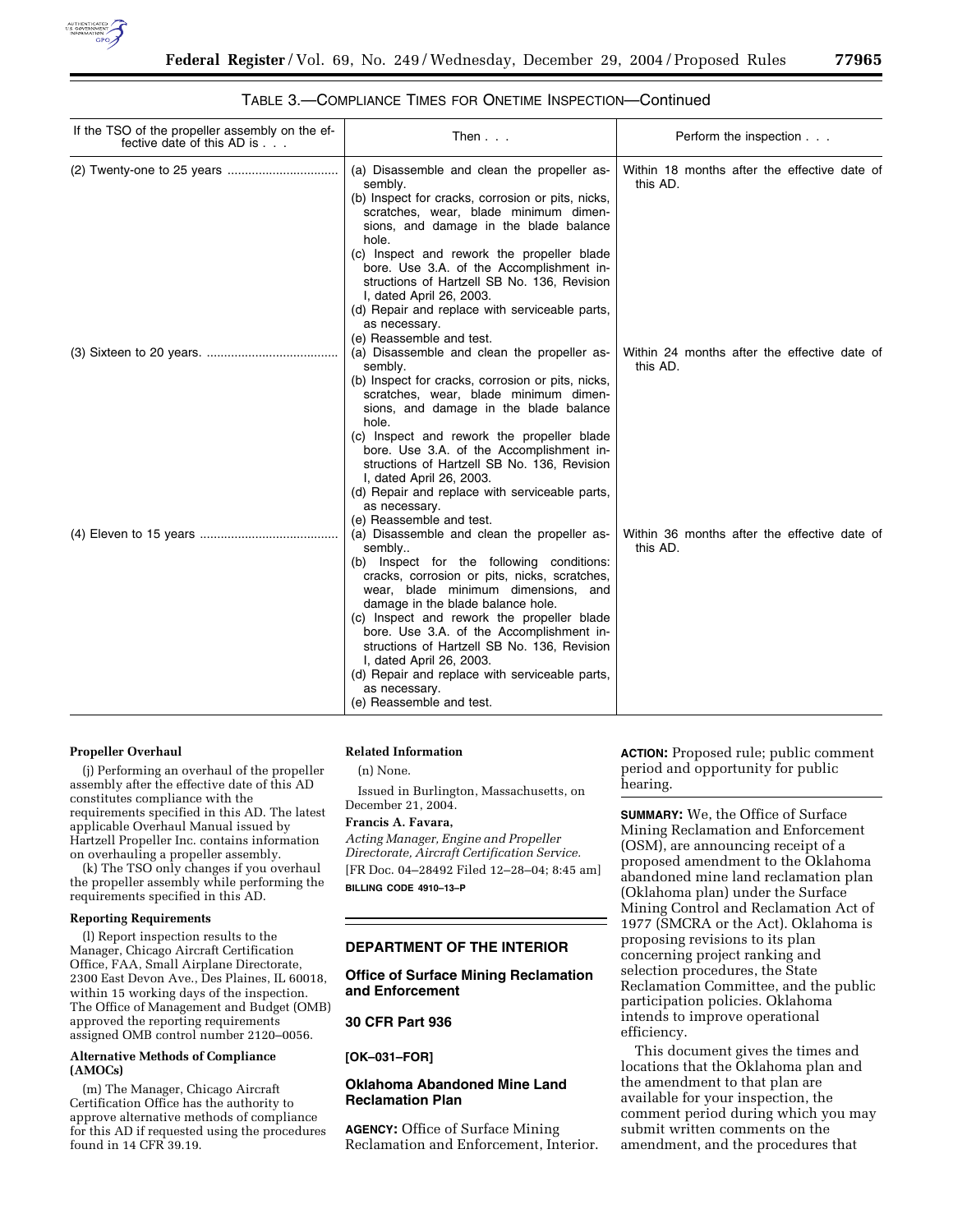will be followed for the public hearing, if one is requested.

**DATES:** We will accept written comments on this amendment until 4 p.m., c.s.t., January 28, 2005. If requested, we will hold a public hearing on the amendment on January 24, 2005. We will accept requests to speak at a hearing until 4 p.m., c.s.t. on January 13, 2005.

**ADDRESSES:** You may submit comments, identified by Docket No. OK–031–FOR, by any of the following methods:

• *E-mail: mwolfrom@osmre.gov.* Include ''Docket No. OK–031–FOR'' in the subject line of the message.

• *Mail/Hand Delivery:* Michael C. Wolfrom, Director, Tulsa Field Office, Office of Surface Mining Reclamation and Enforcement, 5100 East Skelly Drive, Suite 470, Tulsa, Oklahoma 74135–6547.

• *Fax:* (918) 581–6419.

• *Federal eRulemaking Portal: http:// www.regulations.gov.* Follow the instructions for submitting comments.

*Instructions:* All submissions received must include the agency name and docket number for this rulemaking. For detailed instructions on submitting comments and additional information on the rulemaking process, see the ''Public Comment Procedures'' heading of the **SUPPLEMENTARY INFORMATION**

section of this document. *Docket:* For access to the docket to

review copies of the Oklahoma plan, this amendment, a listing of any scheduled public hearings, and all written comments received in response to this document, you must go to the address listed below during normal business hours, Monday through Friday, excluding holidays. You may receive one free copy of the amendment by contacting OSM's Tulsa Field Office: Michael C. Wolfrom, Director, Tulsa Field Office, Office of Surface Mining Reclamation and Enforcement, 5100 East Skelly Drive, Suite 470, Tulsa, Oklahoma 74135–6547, Telephone: (918) 581–6430, E-mail: *mwolfrom@osmre.gov.*

In addition, you may review a copy of the amendment during regular business hours at the following location: Oklahoma Department of Mines, 4040 N. Lincoln Blvd., Suite 107, Oklahoma City, Oklahoma 73105, Telephone: (405) 521–3859.

#### **FOR FURTHER INFORMATION CONTACT:**

Michael C. Wolfrom, Director, Tulsa Field Office. Telephone: (918) 581– 6430. E-mail: *mwolfrom@osmre.gov*.

# **SUPPLEMENTARY INFORMATION:**

I. Background on the Oklahoma Plan II. Description of the Proposed Amendment III. Public Comment Procedures

IV. Procedural Determinations

## **I. Background on the Oklahoma Plan**

The Abandoned Mine Land Reclamation Program was established by Title IV of the Act (30 U.S.C. 1201 *et seq.*) in response to concerns over extensive environmental damage caused by past coal mining activities. The program is funded by a reclamation fee collected on each ton of coal that is produced. The money collected is used to finance the reclamation of abandoned coal mines and for other authorized activities. Section 405 of the Act allows States and Indian Tribes to assume exclusive responsibility for reclamation activity within the State or on Indian lands if they develop and submit to the Secretary of the Interior for approval, a program (often referred to as a plan) for the reclamation of abandoned coal mines. On the basis of these criteria, the Secretary of the Interior approved the Oklahoma plan on January 21, 1982. You can find background information on the Oklahoma plan, including the Secretary's findings, the disposition of comments, and the approval of the plan in the January 21, 1982, **Federal Register** (47 FR 2989). You can find later actions concerning the Oklahoma plan and amendments to the plan at 30 CFR 936.25.

## **II. Description of the Proposed Amendment**

By letter dated November 1, 2004 (Administrative Record No. OK–994), Oklahoma sent us a proposed amendment to its plan under SMCRA (30 U.S.C. 1201 *et seq.*). Oklahoma sent the amendment at its own initiative. Oklahoma proposes to amend the Oklahoma plan. Below is a summary of the changes proposed by Oklahoma. The full text of the amendment is available for your inspection at the locations listed above under **ADDRESSES.**

Specifically, Oklahoma proposes to make the following revisions to its plan.

## *A. Section 884.13(c)2—Project Ranking and Selection Procedure*

1. Under the section titled ''Site Selection,'' Oklahoma proposes to revise the introductory paragraph to read as follows:

In the spring of each year the Oklahoma Conservation Commission's AML staff evaluates abandoned mine sites for the purpose of selecting future reclamation projects. As part of the AML project selection process, a public notice will be published annually in cities/towns within the abandoned coal mine region in eastern Oklahoma. The notices will ask the public to contact the Oklahoma Conservation Commission if they believe they have an AML site that poses a dangerous health and/

or safety problem. The public notices will include the address of the Conservation Commission. A team of three staff members [will] conduct a field investigation of the sites. There are four ways in which sites are chosen for field evaluation:

2. Oklahoma proposes to revise ''Table 3 Project Ranking and Selection Procedure'' by eliminating regional meetings that the general public may attend to voice concerns regarding identifying abandoned mine land and water that poses a threat to health and/ or safety. The general public will still be able to send written concerns to the Oklahoma Conservation Commission (OCC).

Oklahoma also proposes to revise the language in Table 3 under the heading ''State Reclamation Committee'' to read as follows:

Review reclamation projects submitted by the OCC and make suggestions concerning these projects. After projects have been selected for reclamation, OCC will prepare and submit project applications to OSM.

*B. Section 884.13(c)3.A.—State Reclamation Committee* 

1. The State Reclamation Committee is composed of members from various agencies or organizations. Oklahoma has a list of these agencies or organizations from which this committee's membership comes. Oklahoma proposes to revise this list by removing the following agencies or organizations from the list: Bureau of Land Management, Department of Environmental Quality, Natural Resources Conservation Service, Oklahoma Association of Conservation Districts, Oklahoma Biological Survey, Oklahoma Department of Agriculture: Forestry Division, Oklahoma Geological Survey, Oklahoma Wildlife Conservation Federation, U.S. Geological Survey and Wildlife Conservation Commission. Also, Oklahoma proposes to add the following agencies or organizations to the list: U.S. Fish and Wildlife Services and Applicable Tribal Entity.

2. Oklahoma proposes to revise the purpose of the State Reclamation Commission to read as follows:

1. Review the reclamation projects submitted by the Oklahoma Conservation Commission and provide to the OCC comments concerning the projects.

2. Coordinate the reclamation activities taking place in the State—*i.e.* coordinate active mining activities and the State Abandoned Mine Land Program to avoid duplication of effort.

3. The committee will also serve in an advisory capacity providing informational and educational services.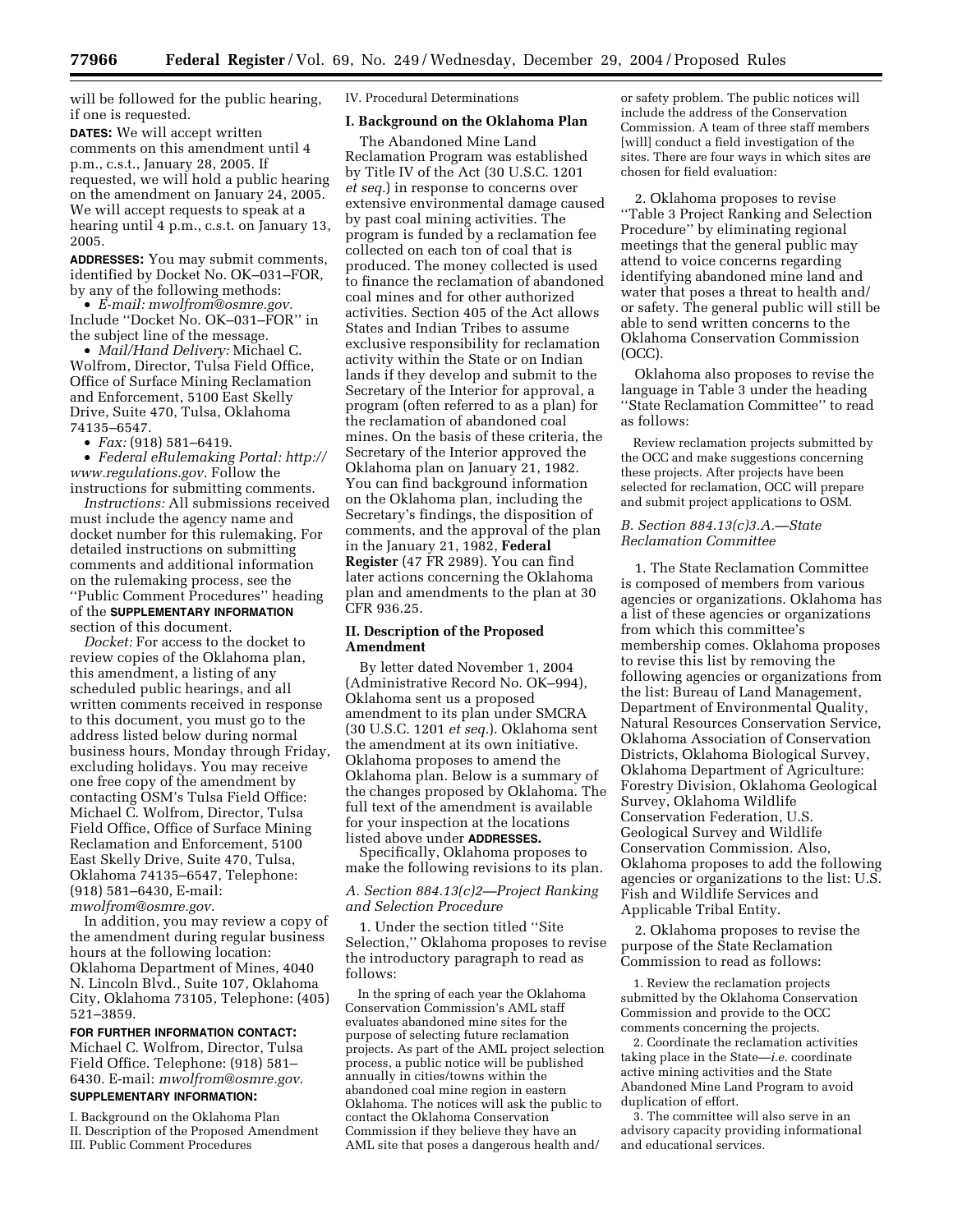# *C. Section 884.13(c)7—Public Participation Policies*

1. Oklahoma proposes to revise the introductory paragraph to read as follows:

Public participation in this program will be encouraged throughout the period in which the State Reclamation Plan is being developed and/or amended. Public participation will also be incorporated by utilizing public notices in several newspapers in the AML area.

2. Oklahoma proposes to revise paragraphs  $884.13(c)7(2)$  and  $(3)$  to read as follows:

(2) Public participation in the annual grant application process

Before the OCC submits the annual grant application, a public notice is printed in one of the major newspapers requesting input on the grant application. The public notice gives the purpose of the grant, where it can be reviewed, where written comments may be sent, and the comment deadline date.

(3) Public participation in the project selection and submission process

As part of the AML project selection process, the general public is provided an opportunity to identify AML projects for possible reclamation.

Before the OCC submits a project for reclamation, a public notice is printed in the local newspaper requesting input on the need for the proposed project, how the project should be carried out, and what the postreclamation use of the project should be. The public notice also requests suggestions for other possible reclamation of surface coal mine strip pits, underground coal mine open shafts or mine portals, and any other hazards associated with past coal mining that pose a threat to the health and safety of the general public. The public notice provides the contact person and address at the OCC.

Public notices will also be printed annually in the following newspapers seeking public input on possible hazardous AML sites: Tulsa, Muskogee, McAlester, Claremore, Sallisaw, Poteau, and Vinita.

# **III. Public Comment Procedures**

Under the provisions of 30 CFR 884.15(a), we are requesting comments on whether the amendment satisfies the applicable State reclamation plan approval criteria of 30 CFR 884.14. If we approve the amendment, it will become part of the Oklahoma plan.

#### *Written Comments*

Send your written or electronic comments to OSM at the address given above. Your written comments should be specific, pertain only to the issues proposed in this rulemaking, and include explanations in support of your recommendations. We will not consider or respond to your comments when developing the final rule if they are received after the close of the comment period (*see* **DATES**). We will make every

attempt to log all comments into the administrative record, but comments delivered to an address other than the Tulsa Field Office may not be logged in.

#### *Electronic Comments*

Please submit e-mail comments as an ASCII or Word file, avoiding the use of special characters and any form of encryption. Please also include ''Attn: OK–031-FOR'' and your name and return address in your e-mail message. If you do not receive a confirmation that we have received your e-mail message, contact the Tulsa Field Office at (918) 581–6430.

# *Availability of Comments*

We will make comments, including names and addresses of respondents, available for public review during normal business hours. We will not consider anonymous comments. If individual respondents request confidentiality, we will honor their request to the extent allowable by law. Individual respondents who wish to withhold their name or address from public review, except for the city or town, must state this prominently at the beginning of their comments. We will make all submissions from organizations or businesses, and from individuals identifying themselves as representatives or officials of organizations or businesses, available for public review in their entirety.

### *Public Hearing*

If you wish to speak at the public hearing, contact the person listed under **FOR FURTHER INFORMATION CONTACT** by 4 p.m., c.s.t. on January 13, 2005. If you are disabled and need special accommodations to attend a public hearing, contact the person listed under **FOR FURTHER INFORMATION CONTACT**. We will arrange the location and time of the hearing with those persons requesting the hearing. If no one requests an opportunity to speak, we will not hold a hearing.

To assist the transcriber and ensure an accurate record, we request, if possible, that each person who speaks at the public hearing provide us with a written copy of his or her comments. The public hearing will continue on the specified date until everyone scheduled to speak has been given an opportunity to be heard. If you are in the audience and have not been scheduled to speak and wish to do so, you will be allowed to speak after those who have been scheduled. We will end the hearing after everyone scheduled to speak and others present in the audience who wish to speak, have been heard.

### *Public Meeting*

If only one person requests an opportunity to speak, we may hold a public meeting rather than a public hearing. If you wish to meet with us to discuss the amendment, please request a meeting by contacting the person listed under **FOR FURTHER INFORMATION CONTACT**. All such meetings are open to the public and, if possible, we will post notices of meetings at the locations listed under **ADDRESSES.** We will make a written summary of each meeting a part of the administrative record.

## **IV. Procedural Determinations**

# *Executive Order 12630—Takings*

This rule does not have takings implications. This determination is based on the analysis performed for the counterpart Federal regulation.

# *Executive Order 12866—Regulatory Planning and Review*

This rule is exempted from review by the Office of Management and Budget (OMB) under Executive Order 12866.

## *Executive Order 12988—Civil Justice Reform*

The Department of the Interior has conducted the reviews required by section 3 of Executive Order 12988 and has determined that, to the extent required by law, this rule meets the applicable standards of subsections (a) and (b) of that section. However, these standards are not applicable to the actual language of State and Tribal abandoned mine land reclamation plans and plan amendments because each program is drafted and promulgated by a specific State or Tribe, not by OSM. Decisions on proposed abandoned mine land reclamation plans and plan amendments submitted by a State or Tribe are based solely on a determination of whether the submittal meets the requirements of Title IV of SMCRA (30 U.S.C. 1231-1243) and 30 CFR part 884 of the Federal regulations.

#### *Executive Order 13132—Federalism*

This rule does not have Federalism implications. SMCRA delineates the roles of the Federal and State governments with regard to the regulation of abandoned mine reclamation programs. One of the purposes of SMCRA is to ''establish a nationwide program to protect society and the environment from the adverse effects of surface coal mining operations.'' Section 405(d) of SMCRA requires State abandoned mine land reclamation programs to be in compliance with the procedures,